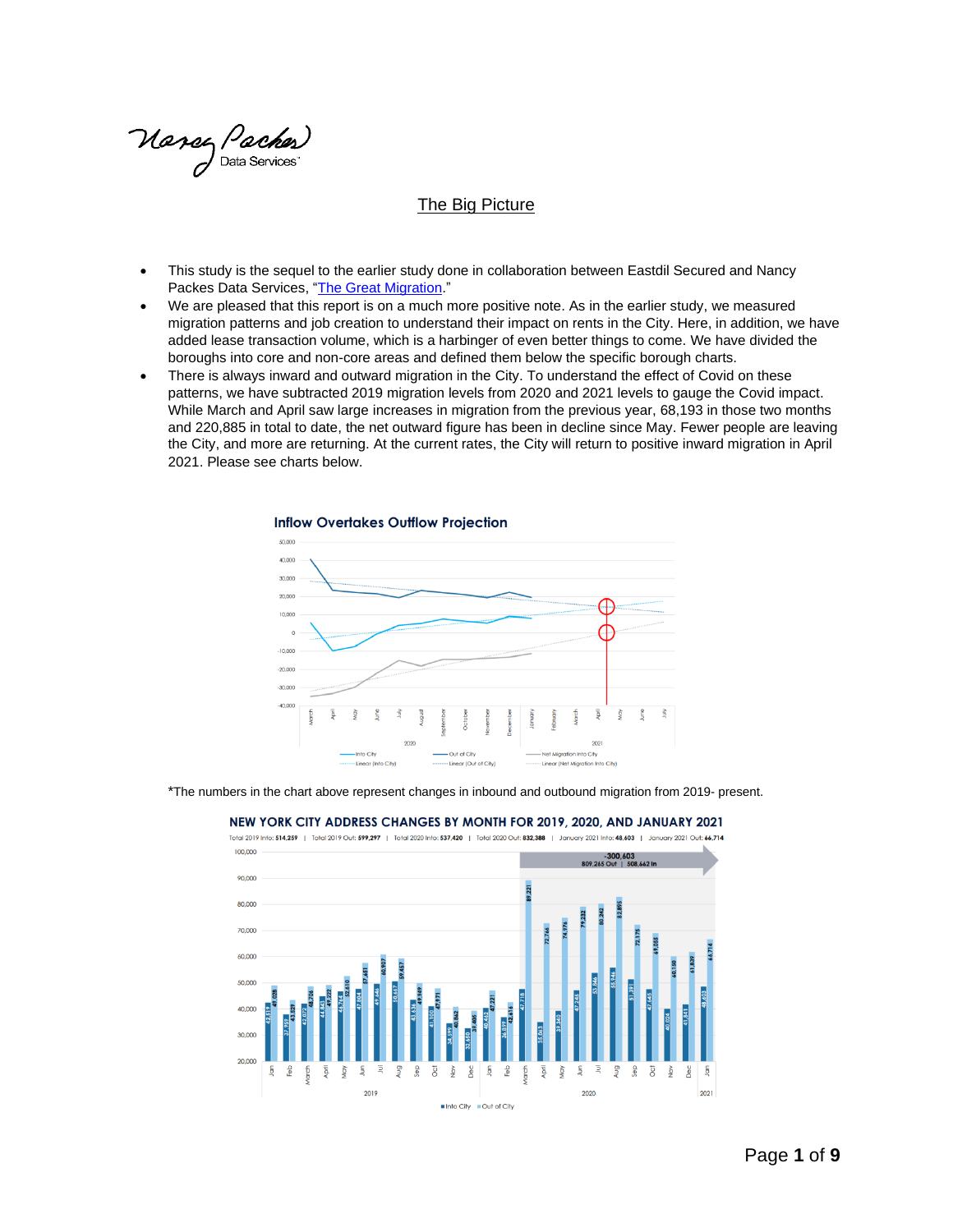- Outward migration was the result of pandemic fears and job losses. Inward migration began to increase well before the advent of any vaccine, based on job creation that began in June, while the pandemic was still raging. The job recovery began much sooner in the current crisis than it did after the Global Financial Crisis (GFC).
- Many people who have yet to return to the City are waiting for schools to reopen. As can be seen in the appendix to this document, half of the departing households went to counties around the City, presumably where they had second residences, because the speed and volume of the initial migration was too rapid for purchases to have been made. Also, there is very little rental housing availability in counties such as Fairfield and Suffolk.
- The other half dispersed to 200 counties throughout the country, presumably because of college and university closures and job losses. Many of them are already returning, anticipating schools reopening and with jobs returning to the City.
- Compared to the GFC, the City lost 4.18 times as many jobs and the nation, in a surprising correlation, lost 4.2 times as many. Yet, despite the size of the losses, jobs are rebounding quickly. The industries that comprise most of the demand for luxury, or attended, rental housing in the City are Finance, Business Services, and Information. We have also studied E-commerce, brick-and-mortar Retail, and Hospitality jobs as these also have an impact, mainly on the lower end of the rental market.
- We also analyzed the shifting industrial landscape, job growth and wage growth, to project the probable effect on the rental market in various areas of the City. The most notable shift is the increase in Information jobs and wages and the stagnation of Finance jobs.
- Given the hybrid work from home models that many companies have adopted, we believe most people working for companies with offices in the City will live in the City, even if they are farther out in the boroughs.
- Post GFC, from 2009-2011, 10,130 market rate rental units came to market in core Manhattan. Today, the three-year pipeline of market rate rentals in core Manhattan reflects only 1,489 units. Core Brooklyn's threeyear pipeline of 2,800 units is about 40% below the same metric from 2008. Only Queens is looking at a larger pipeline today than in 2008, but with only 2,261 units it is still a fraction of what was delivered in post GFC and, therefore, will not impede rent growth.
- Non-core areas have larger pipeline volumes, but typically absorb very quickly because of lower pricing.
- After many months of job creation, rents have begun to rise. By January 2021, rents began to rise in core Manhattan. By February, core Brooklyn, non-core Brooklyn, and non-core Queens followed. And finally, by March, rents in non-core Manhattan and core Queens were growing as well.
- Currently, rent in core Manhattan is 4.6% above the low, in core Brooklyn rents are 2% above the low, and in non-core Queens an incredible 22%. Non-core Manhattan, non-core Brooklyn, and core Brooklyn have all begun growing but not yet by a substantial amount.
- The virtuous cycle of job creation leading to inward migration leading to rents increasing is well underway.
- All rental data in this study is from Nancy Packes Data Services Transactions and Pipeline Databases. All charts and rental data not displayed in the text can be found in this link. [\(Homeward Bound Charts\)](http://www.nancypackesinc.com/wp-content/uploads/2021/03/Homeward-Bound-Appendix.pdf)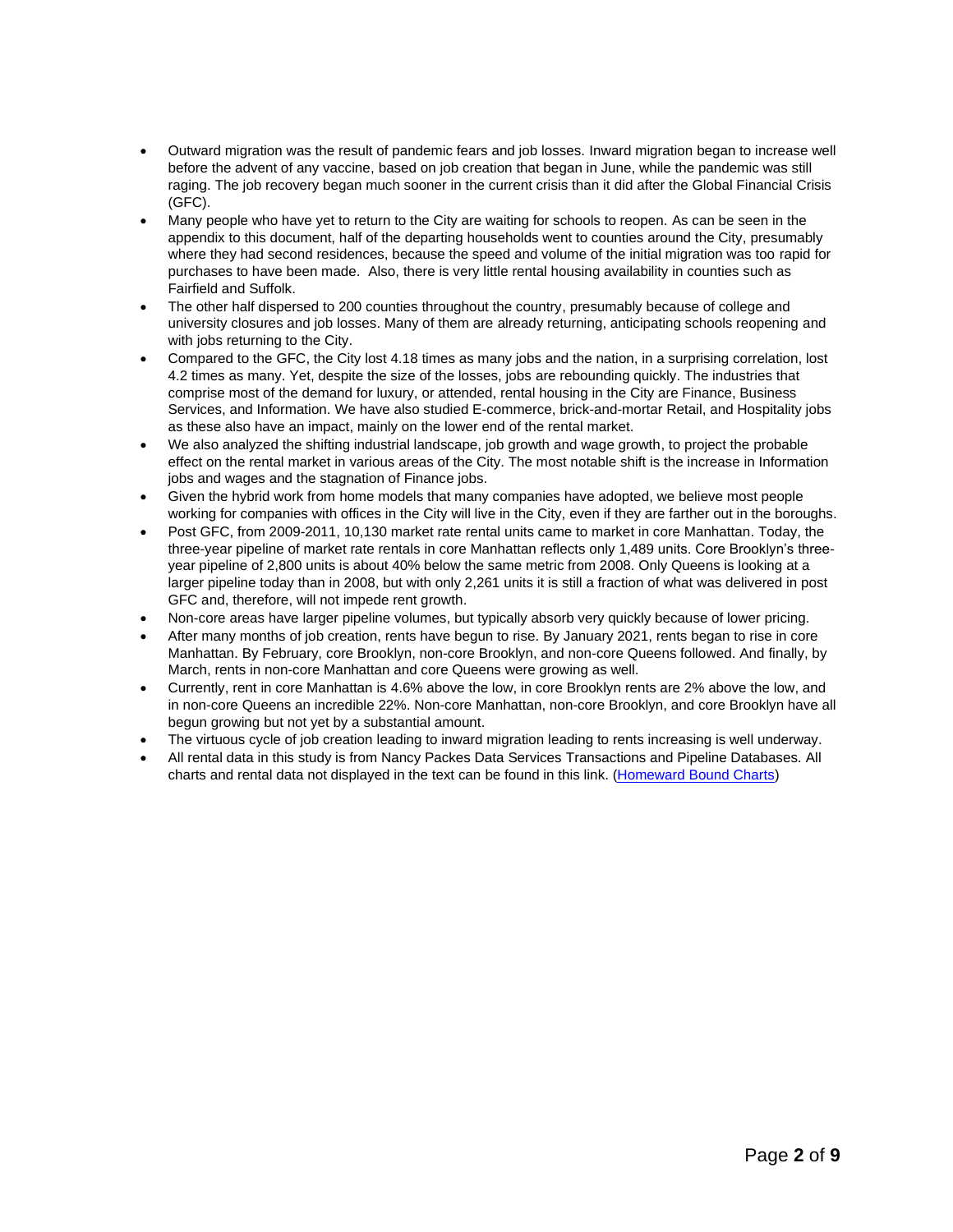# The Shift in the Industrial Landscape

| <b>NYC Employment</b>                       | <b>GFC</b> |            |         |                  |          |                 | Covid     |            |            |            |         |                  | <b>Recovery</b> |            |         |                 |
|---------------------------------------------|------------|------------|---------|------------------|----------|-----------------|-----------|------------|------------|------------|---------|------------------|-----------------|------------|---------|-----------------|
|                                             |            |            |         |                  |          | <b>Recovery</b> |           |            |            | Job growth |         |                  |                 |            |         | expected        |
|                                             | Jobs       | % of total | Wage    | <b>Jobs lost</b> | % lost   | (months)        | Jobs      | % of total | Jobs added | since GFC  | Wage    | <b>Jobs lost</b> | % lost          | Jobs added | %/month | recovery        |
| <b>Finance</b>                              | 340,000    | 9%         | \$34.62 | $-34.700$        | $-10.0%$ | 94              | 347.300   | 7%         | 7.300      | 2.1%       | \$46.10 | $-12.200$        | $-3.5%$         |            |         | <b>TRD</b>      |
| Information                                 | 172,200    | 596        | \$33.79 | $-10,900$        | $-6.3%$  |                 | 228,400   | 5%         | 56,200     | 32.6%      | \$49.88 | $-33,600$        | $-15%$          | 17,400     | 5.2%    | <b>Feb 2022</b> |
| <b>Professional &amp; Business Services</b> | 603,100    | 16%        | \$32.48 | $-44,500$        | $-7.4%$  | 36              | 774,300   | 17%        | 171,200    | 28.4%      | \$42.68 | $-94,200$        | $-12.2%$        | 34,900     | 3.1%    | <b>Jan 2023</b> |
| Retail Trade Nonstore                       | 8,675      | 0.23%      | \$32.00 | $-1,041$         | $-12.0%$ |                 | 16,553    | 0.35%      | 7,878      | 90.8%      | \$47.00 | $-2,072$         | $-12.5%$        | 379        | 2.3%    | Feb 2024        |
| <b>Retail Trade Excluding Nonstore</b>      | 289,157    | 8%         | \$17.20 | $-17,809$        | $-6.2%$  | 21              | 319,667   | 7%         | 30,510     | 10.6%      | \$23.57 | $-111,510$       | $-35%$          | 61,893     | 6.2%    | Sep 2021        |
| Leisure and Hospitality                     | 315,900    | 8%         | \$18.10 | $-18,400$        | $-5.8%$  |                 | 456,700   | 10%        | 140,800    | 44.6%      | \$21.88 | $-298,700$       | $-65%$          | 115,100    | 3.0%    | <b>Jan 2023</b> |
| <b>NYC Total Nonfarm</b>                    | 3,820,500  |            |         |                  |          |                 | 4,669,000 |            | 848,500    | 22.2%      |         |                  |                 |            |         |                 |

| <b>GFC</b><br><b>National Employment</b>    |             |                 |                    |                     |         | Covid    |             |       |                       |            |                 | Recovery         |          |                                  |                  |                 |
|---------------------------------------------|-------------|-----------------|--------------------|---------------------|---------|----------|-------------|-------|-----------------------|------------|-----------------|------------------|----------|----------------------------------|------------------|-----------------|
|                                             |             |                 |                    |                     |         |          |             |       |                       |            |                 |                  |          |                                  |                  |                 |
|                                             |             |                 |                    |                     |         | Recovery |             |       |                       | Job growth |                 |                  |          | Jobs added                       | iob              | expected        |
|                                             | Jobs        | % of total Wage |                    | <b>Jobs lost</b>    | % lost  | (months) | Jobs        |       | % of total Jobs added | since GFC  | Wage            | <b>Jobs lost</b> | % lost   |                                  | %/month recovery |                 |
| <b>Finance</b>                              | 6,055,000   |                 | 4% S39.48          | $-303,000$          | $-5.0%$ | 85       | 6,513,000   | 4%    | 458,000               |            | 7.6% \$54.87    | $-39,000$        | $-0.5%$  | 63,500                           | 23.8%            | Oct 2020        |
| <b>Information</b>                          | 2,961,000   |                 | 2% \$28.04         | $-327,000$ $-11.0%$ |         | N/A      | 2,914,000   | 2%    | $-47,000$             |            | $-1.6%$ \$42.95 | $-322.000$       | $-11.1%$ | 74,000                           | 5.0%             | <b>Nov 2022</b> |
| <b>Professional &amp; Business Services</b> | 17,700,000  | 13%             |                    | $$24.85$ -1,235,000 | $-7.0%$ | 40       | 21,469,000  | 14%   | 3,769,000             |            | 21.3% \$34.43   |                  |          | $-2,387,000$ $-11.1\%$ 1,616,000 |                  | 7.5% June 2021  |
| <b>Retail Trade Nonstore</b>                | 439,200     |                 | 0.32% \$35.20      | $-23.400$           | $-5.3%$ | 34       | 585.300     | 0.38% | 146,100               |            | 33.3% \$35.60   | $-37.600$        | $-6.4%$  | 52,400                           | 35.9%            | Aug 2020        |
| <b>Retail Trade Excluding Nonstore</b>      | 14,739,000  | 11%             | S <sub>15.11</sub> | $-831,000$          | $-5.6%$ | 63       | 15.025.000  | 10%   | 286,000               |            | 1.9% \$20.18    | $-2.337.000$     |          | $-16%$ 1.959.000                 |                  | 9.3% April 2021 |
| <b>Leisure and Hospitality</b>              | 13,379,000  |                 | 10% \$10.55        | $-452,000$          | $-3.4%$ | 35.      | 16.915.000  | 11%   | 3.536.000             |            | 26.4% S14.91    | $-8.224.000$     |          | -49% 4.773.000                   | 6.4%             | Sep 2021        |
| <b>National Total Nonfarm</b>               | 136.753.000 |                 |                    |                     |         |          | 152,523,000 |       | 15.770.000            | 11.5%      |                 |                  |          |                                  |                  |                 |

#### Finance

- Since the Global Financial Crisis, Finance jobs have seen the least amount of growth locally, as 7,300 jobs have been added equalling just 2.1%. Nationally, Finance jobs have grown by 7.6%. Reduction in jobs in the City is due to the growth and implementation of technology as the largest companies, with the greatest degree of technoligical innovation, have eliminated many jobs (see MIT Technology Review article ["As](https://www.technologyreview.com/2017/02/07/154141/as-goldman-embraces-automation-even-the-masters-of-the-universe-are-threatened/)  [Goldman Embraces Automation, Even the Masters of the Universe Are Threatened"](https://www.technologyreview.com/2017/02/07/154141/as-goldman-embraces-automation-even-the-masters-of-the-universe-are-threatened/)).
- Because of this industrial transformation, Finance is the only industry in the City where wages are below the national average. Average wages in Finance are now about 6% below Information wages, while just before the GFC they were slightly higher. The automation of Finance jobs is the reason, and AI is only just starting.
- The inference from this is that nationally, Finance Is heavily reliant on consumer banking whereas the City is dominated by investment banking.
- Finance recovery has not yet begun to really occur in NYC and a reovery date is not yet predicatble. On the National level, a much smaller percentage of jobs were lost (0.5% versus 3.5% locally) and recovery occured in October 2020.

#### Information

- NYC is becoming a global hub for Information, and since the GFC, Information employment in NYC grew by 33% while on the national level it never recovered to pre-GFC levels. In NYC, Information jobs grew by 56,200, nearly eight times more than Finance.
- Currently, Information workers have the highest average compensation in the City, as hourly wages rose from \$33 in 2008 to just under \$50.
- Due to Covid, NYC lost 15% of its Information workers and the nation 11%.
- Locally, Information jobs are rebounding quickly and are expected to recover fully by February 2022. A large amount of Information jobs can be performed remotely, allowing for the faster recovery.

#### Business Services

- Comprising of both these indsutries is Business Services that added 171,200 jobs locally since the GFC, or 28% of its employment. Business Services, being the largest industry in the City that supports luxury rental demand, closely relates to Manhattan rents. Interestingly, Both recovered in 2011 after the GFC. (See appendix)
- Wages on the other hand grew slower than the other two industries, going from \$32.48 to \$42.68.
- Business Services had grown exponentially as a result of growth in Finance and Information jobs after the GFC. Depending more on personal contact however, Business Services employment cratered due to Covid, losing 94,200 jobs locally, 12.2% of the industry. Full recovery is expected in January 2023.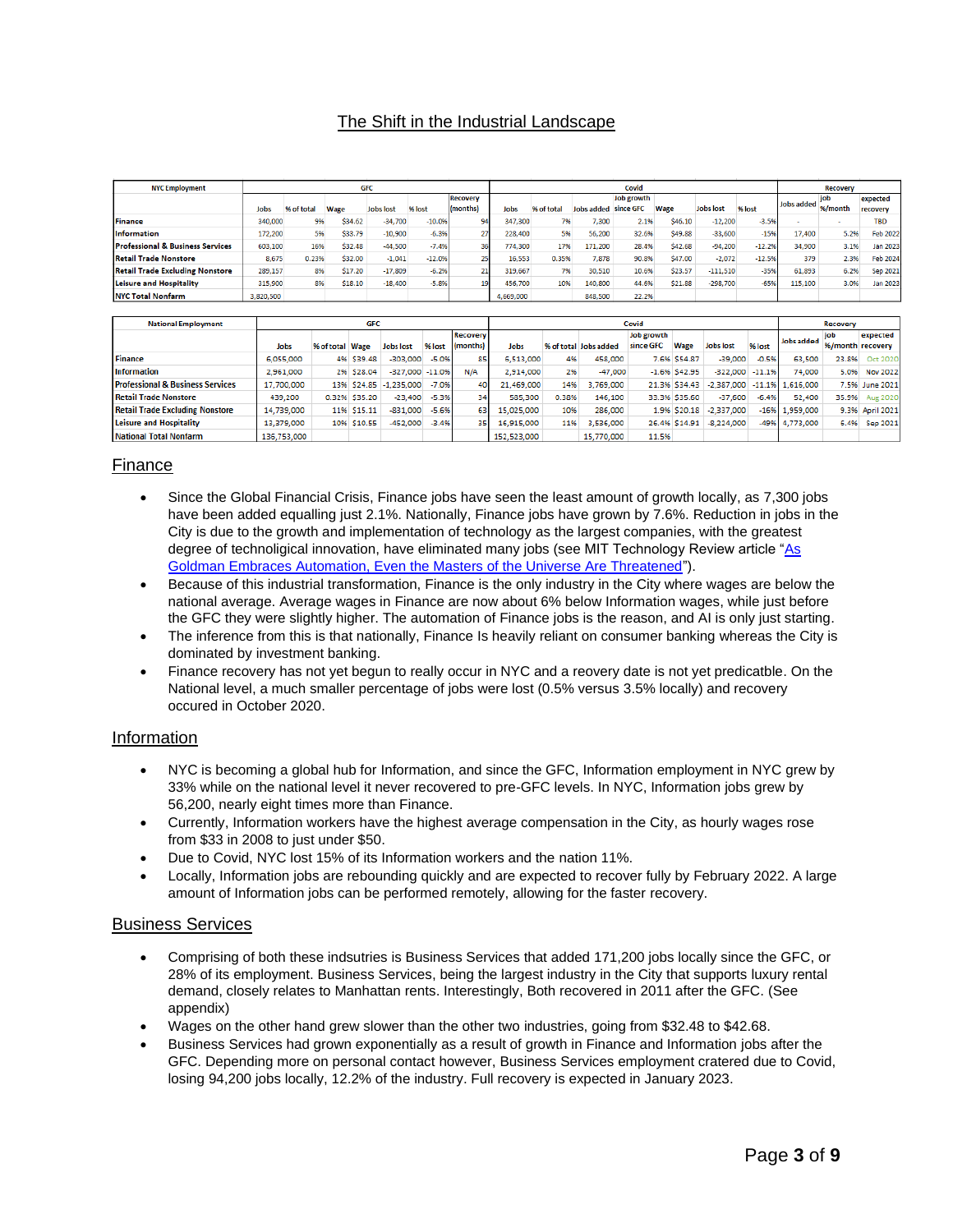### Nonstore Retail

- At both the national and local level, the fastest growing industry since the GFC was Non-store Retail as Ecommerce has exploded over the last decade. In the City, Non-store Retail nearly doubled since the GFC growing 90.8%.
- It is interesting to note that nationally, wages remained stagnant at \$35 from 2008- present but in the City, wages rose from \$32 to \$47, competitive with top industries, another of the shifts transforming the industrial landscape.
- On a national level, Nonstore Retail jobs rebounded faster than any other, recovering in August 2020. In the City, there is still a way to go, but only 2,000 jobs were lost. Based on the current linear rate of growth, full recovery is expected in February 2024.

### Brick & Mortar Retail

- After the GFC, brick-and-mortar retail grew in the City until 2015, and nationally until 2016, but from then employment levels remained stagnant. Local job growth since the GFC was 10.6% and nationally, 1.9%.
- Wages In NYC grew from \$17 in 2008 to a current average of \$23.50, putting it just above that of Leisure and Hospitality workers.
- As we know, brick-and-mortar was more than decimated due to Covid. Locally, 35% of the industry was lost but is recovering 6,877 jobs per month and full recovery is expected in September 2021. This fast recovery is largely due to the initial easing up of lockdowns.

### Leisure and Hospitality

- Leusire and Hospitality jobs expereienced a fast rebound and strong growth after the GFC and jobs grew 45% in the City and 26% nationally.
- This strong growth in jobs is in part due to the low cost of employment and growth of wages, as they only grew from \$18 in 2008 to the current \$22.
- Hospitality is the wildcard in regards to recovery where, according to the Federal Reserve Bank of Atlanta, decline in business travel seems likely to change Hospitality employment for the [foreseeable future.](https://www.frbatlanta.org/blogs/macroblog/2020/08/04/businesses-anticipate-slashing-postpandemic-travel-budgets) Based on the linear projection, recovery in NYC is expected by January 2023.

#### Summary

- Since the Global Financial Crisis, jobs in the City have grown at nearly double the national rate, 22.2% vs 11.5%. And, since the industries measured are primarily urban, the implication is that the City has been growing faster than other cities since the GFC.
- With the exception of brick-and-mortar retail, all industries had overall linear growth patters from the GFC to pre-covid. All recovery projections are, therfore, based on a linear trend but it is likely that recovery will speed up as vaccines become more available.
- The average recovery time after the GFC for these industries was 37 months in NYC. In comparison, the average projected recovery from Covid is 34 months, an 8% faster recovery.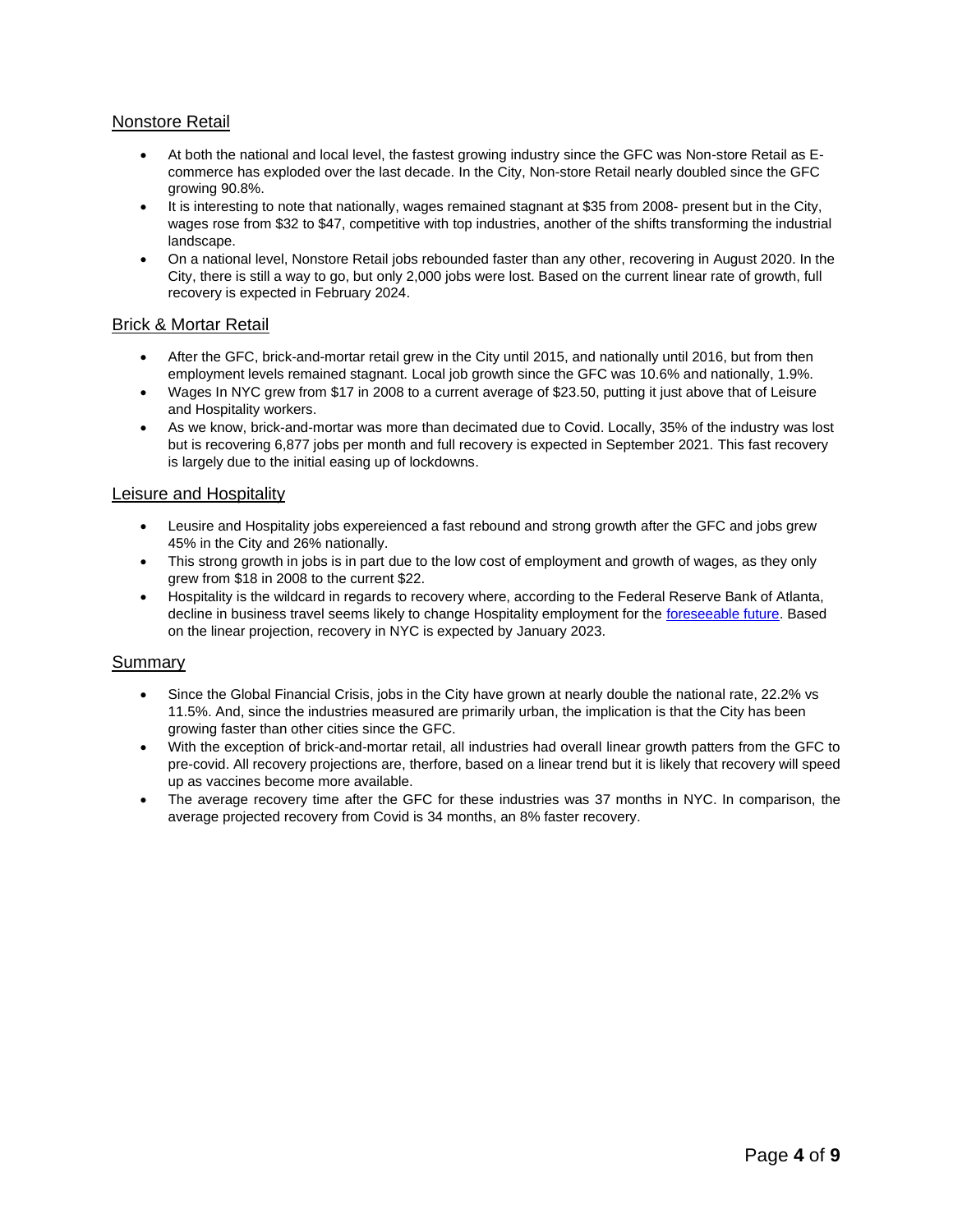# Analysis by Borough

### Manhattan

- In Manhattan, declining rents were initially caused by pandemic related migration, not job losses, increasing from 12,000 in February to over 40,000 in March. The total exodus from Manhattan since March is 339,990 compared to 222,552 and 153,495 for Brooklyn and Queens, respectively. These figures account for out-ofcity movement as well as interborough and intraborough address changes.
- In Manhattan, most of the migration was to areas outside of the City, whereas in Queens and Brooklyn much of the movement was to other boroughs and areas within the City.
- This greater rate of outward migration corresponded to steeper rent declines compared to Brooklyn but similar compared to Queens.
- From the peak to trough, Manhattan average net rents declined 24% in core neighborhoods and 19% in non-core neighborhoods. Queens core neighborhoods declined 23%, and non-core 14%. Although the fall in core rents was very similar, non-core Queens rents were more resilient because they are lower. Brooklyn, with its rent between the two, had decreases in net rents of 20% in both core and non-core neighborhoods.
- It is interesting to note that, in non-core Manhattan, like core Queens, the number of rental transactions is heavily correlated to jobs in all industries. Non-core Manhattan, a less expensive alternative to the core neighborhoods, attracts residents from all professional backgrounds, as does core Queens, also a less costly location in the City. In 2020, non-core Manhattan and core Queens had the same exact average net rent, at \$3,328, further illustrating that they share the same demand sources.
- In Manhattan, rents continued a steady decline until October 2020, when they began to stabilize. This stabilization in rents corresponds to an increase in inward migration, directly resulting from new job creation, particularly in Finance where new jobs began increasing in June.
- Finance jobs correlate significantly to Manhattan rents. Professional and Business jobs also correlate, but to a lesser extent.
- In core Manhattan, a promising indicator is that transaction levels are higher than pre-Covid. Transaction volumes have been increasing since May. There were some fluctuations in this trend during months with less job creation, further highlighting the correlation.
- Like rent, core Manhattan transactions track Finance jobs. Both were hit hard in March 2020 and continued to suffer until June when both begin increasing until they both peaked in August. Both finance jobs and transactions then saw monthly declines until November, but both finished off 2020 with growth beginning again in December.
- After a period of job growth in Finance and Business Services, beginning June 2020, Manhattan core rents finally began to increase in January 2021. The intervening months of job growth elevated transactions levels and absorbed accumulated vacancies, finally affecting rents in January. In essence, more jobs led to more transactions, that ultimately led to rising rents.
- What is critical to note is that people are leasing apartments in Manhattan even though many are not yet back in offices. Transactions from May-December of 2020 were 15% higher than at the same time frame a year earlier.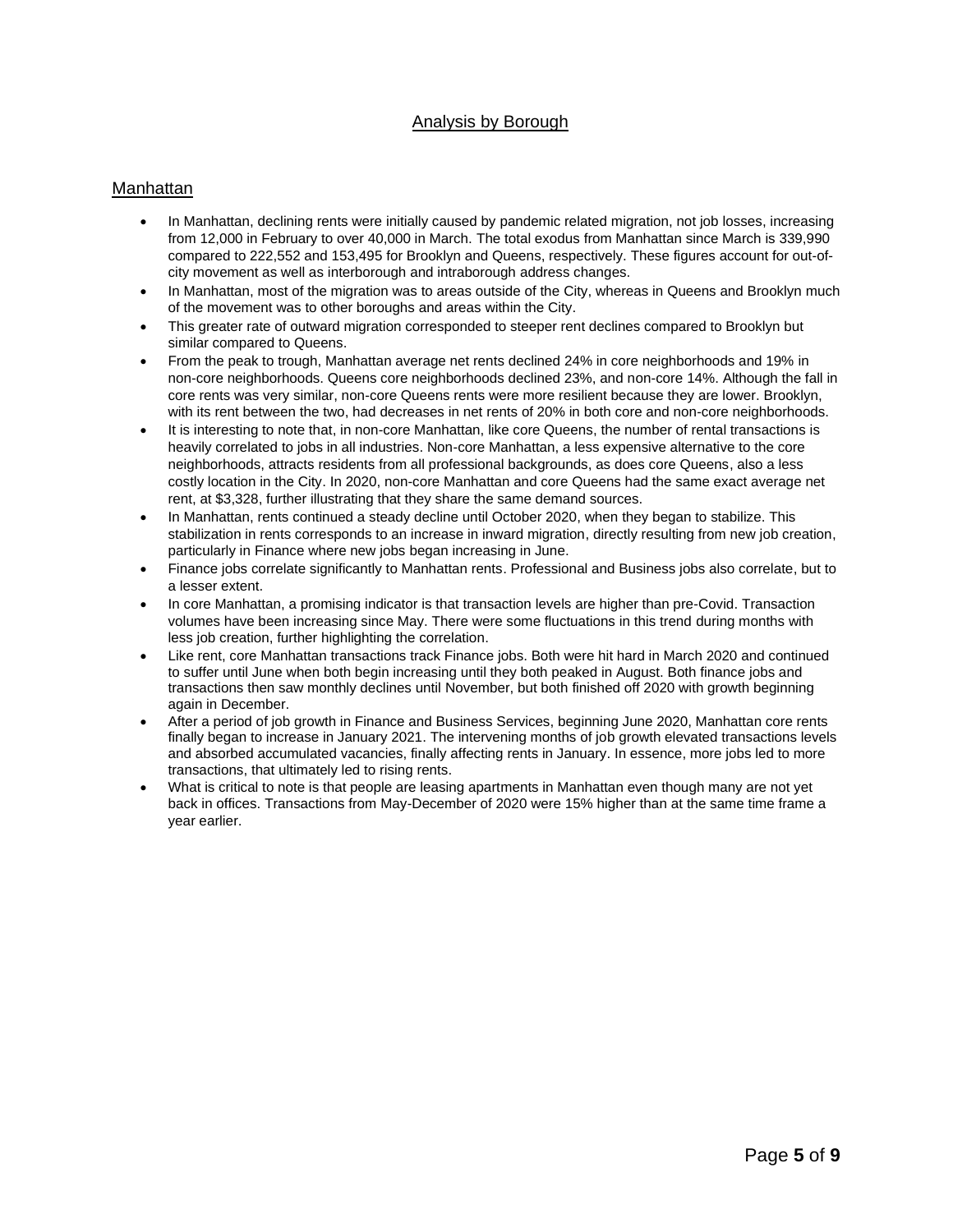

\*Core reflects attended rental buildings from all neighborhoods south of and including the UWS and Manhattan Valley on the West Side and Carnegie Hill & Yorkville on the East Side.

### Brooklyn

- Once Covid struck, there was an outflow of people from Manhattan and partly into Brooklyn and Queens, so that the effect of the migration out of the City from all areas was blunted in Brooklyn and Queens by Manhattan's greater loss.
- In the outer boroughs, the large rent decreases did not start until May, whereas in Manhattan the effect was seen immediately in March and April.
- There were two main effects: migration out of Manhattan into the outer boroughs, presumably because of its density, and migration to better buildings in core from non-core areas in Brooklyn, for the same or lower rents than previously paid in non-core areas.
- Ultimately, core and non-core areas dropped equally because as core Brooklyn saw rents decline specifically from job losses, residents of non-core Brooklyn migrated into core neighborhoods. The steepest drop in non-core Brooklyn did not occur until after the fall in core neighborhoods. Still, non-core Brooklyn rents were buffered by their lower prices.
- From the peak in April 2020 to the low in January 2021, core and non-core net rents dropped 20%.
- Rents started to stabilize in core Brooklyn in October 2020 and to grow by January 2021, 3.1% from the low, as jobs in Information, Business Services, and Finance industries began to rebound, and migration into the borough increased.
- Core Brooklyn, the area with the second highest rents, correlates with Finance jobs, though not as strongly as Manhattan. Core Brooklyn also has a lesser, yet still significant, correlation to Information and Business Services jobs. An increase in jobs is generally followed by rent increases in the following 3-4 months.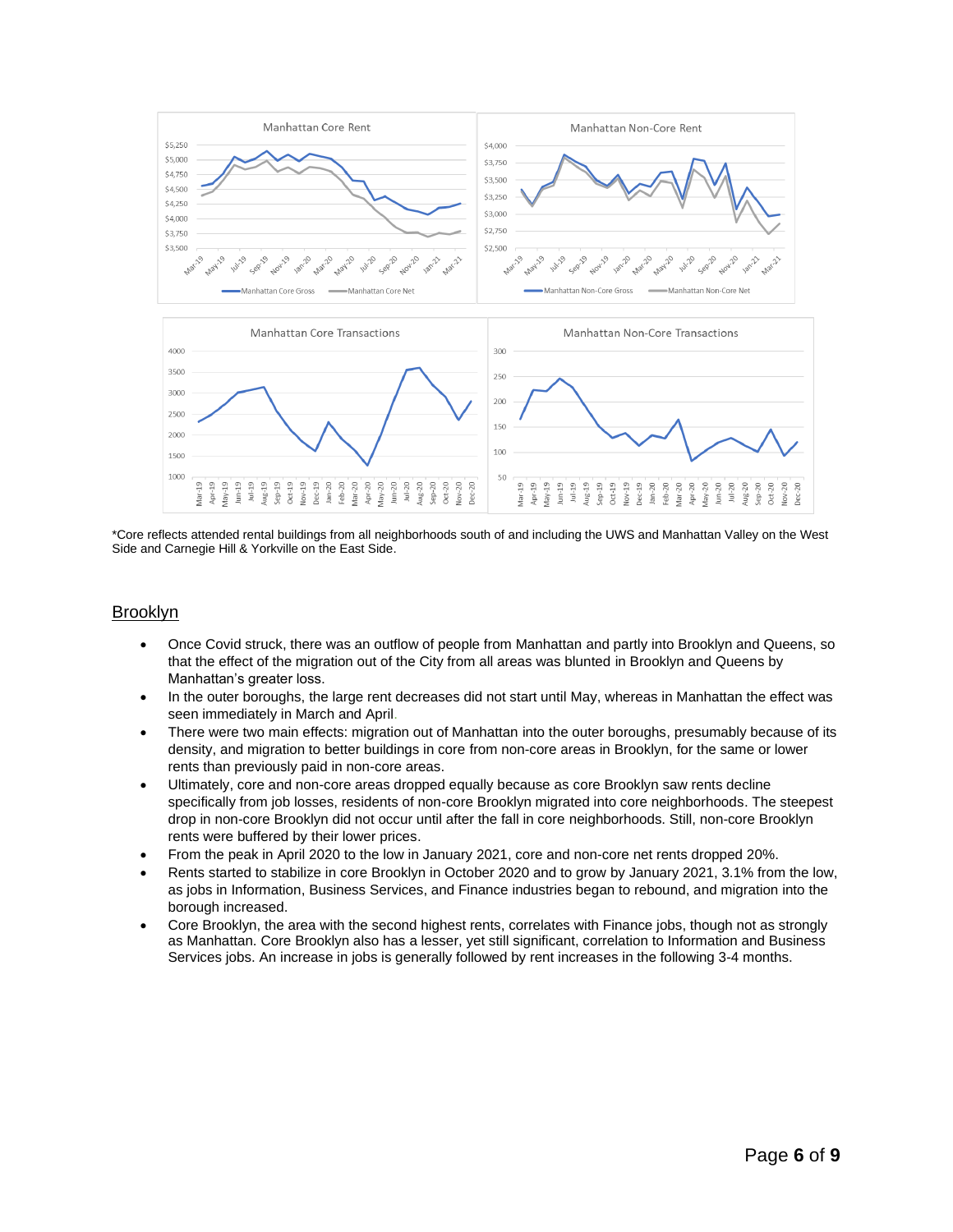

\*Core reflects attended rental buildings in Boerum Hill, Brooklyn Heights, Clinton Hill, Downtown Brooklyn, DUMBO, Fort Greene, Greenpoint, Park Slope, Vinegar Hill and Williamsburg.

### **Queens**

- Queens, with the lowest rents of the three boroughs, benefits from entry level jobs in all industries and correlates with all industries. However, its rental patterns are most closely correlated with the lower paying jobs of the Retail and Hospitality industries. From January to June 2019, Hospitality jobs in the City increased an incredible 6.5%, which was reflected in Queens rents and transaction volumes increasing more than in the other boroughs.
- Like core Brooklyn, core Queens resisted the initial Covid migration because it benefitted from the Manhattan exodus but, by summer it also capitulated. From June 2020 to the low in February 2021, net rents in the area fell 23% the second steepest decline, right behind core Manhattan at 24%. While most migration out of Manhattan was out of the City and to other boroughs, most of Queens migration was from core to non-core neighborhoods, and the opposite of movement in Brooklyn.
- In Queens, 51% of migration was intra-borough, compared to 45% and 23% in Brooklyn and Manhattan, respectively. Thus, non-core Queens did not suffer as much as the other areas. As of February, net rents in non-core Queens were only 10% below pre-Covid levels and by March it was only 3.5%. Gross rents in the area were able to fully recover in March.
- The large migration out of core Queens as well as the sharp decline in rent can be attributed to the massive loss of jobs seen in entry level and low paying positions, as well as the loss of students who no longer are residing on or near college campuses.
- Although core Queens rents are still far from recovering, the combination of continued job growth and the sustained increase in transactions volume indicates that it will happen soon.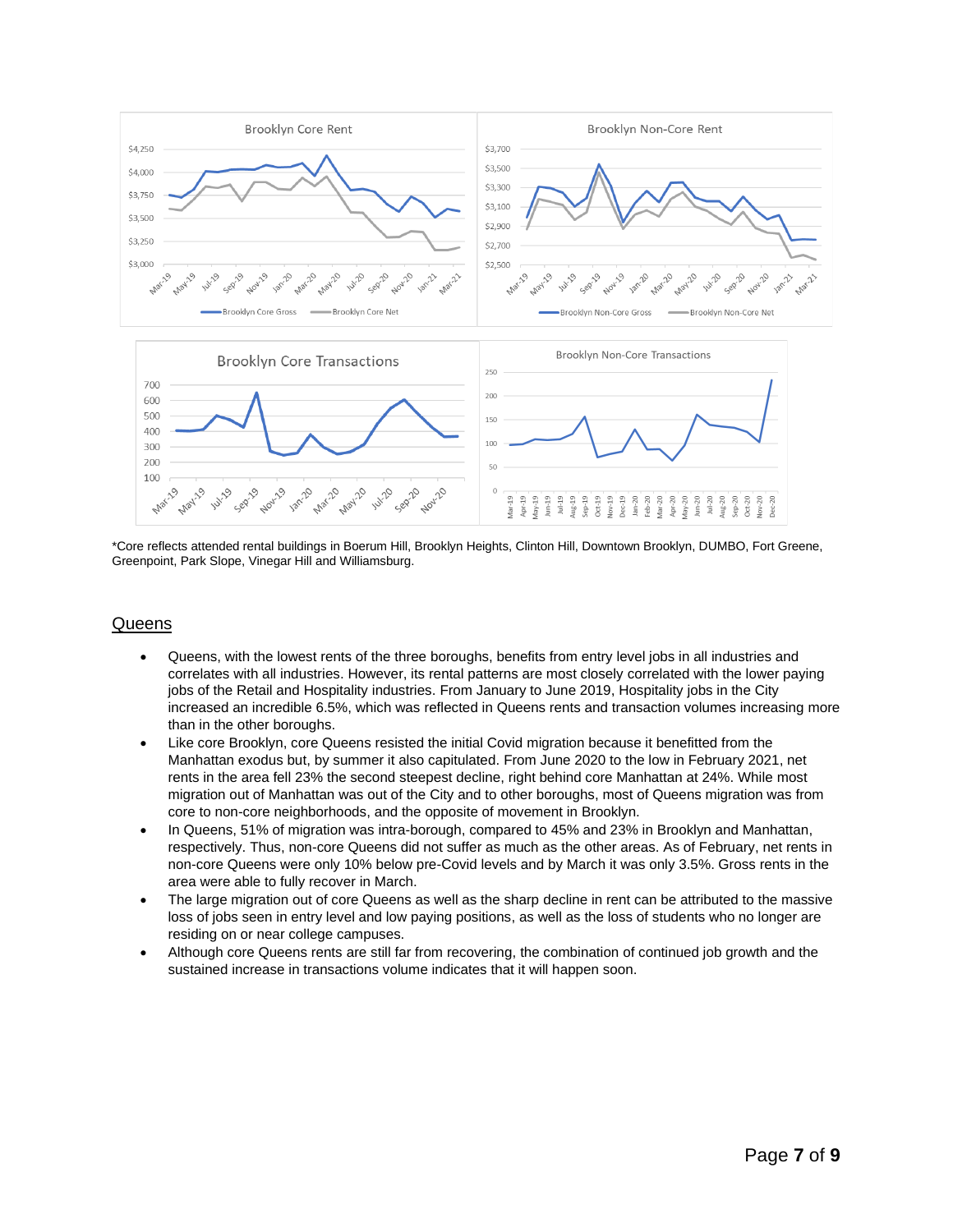

\*Core reflects attended rental buildings in Long Island City and Hunters Point.

### Foresight and Forecast

### The Knock-on Revolution

Technology is like the mythological Greek God, Kronos, who eats his children. He is the god of time. Technology creates time efficiency but eliminates jobs. Initially, technology eliminated manual labor, now, with AI, it is encroaching on mental work. This is probably already manifesting in the Finance industry that has seen such sluggish wage and job growth over the past decade and is so amenable to automation. This is evolutionary and, therefore, inevitable. So, we should foresee all its potential benefits.

It is eroding the class system, with its inherent inequality. Look at the Tech Titans today and their modest origins. Humans are not predestined to labor and management roles. We need to grasp the greatest paradigm shift, that life is not a zero-sum game because we are all capable of being creators.

To realize this potential, we must educate people. In our country, one of the greatest impediments is the inability to reward teacher excellence in the public school system. This must change. The availability of learning tools through technology can help this transformation. We need to foresee these shifts in jobs and human capital to adapt with minimal dislocation and maximum benefit.

#### The Species as Group Animal

Humans are a social animal. Our history is of social grouping as hunters, tribes and nation-states defending the territory. The point is, no matter the level of structure, we function in groups. Perhaps the most intriguing notion in forecasting the future of this, or any city, depends on the radical transformation of life by technology. While we have all been witness to the adaptation to remote interaction, the Information industry worker is young and global, not just in national origin, but in how they see the world. It is all connected, and they are all connected. The desire to be together, in groups, is part of their DNA. And, generally, they are younger and not yet focused socially through their children.

Although they may spread out a bit more, they want to live in cities, to connect with their group and their interests. Our challenge will be to keep the others following them with better city schools, safety, an upgraded infrastructure and more investment in art and culture. DUMBO is a good model here.